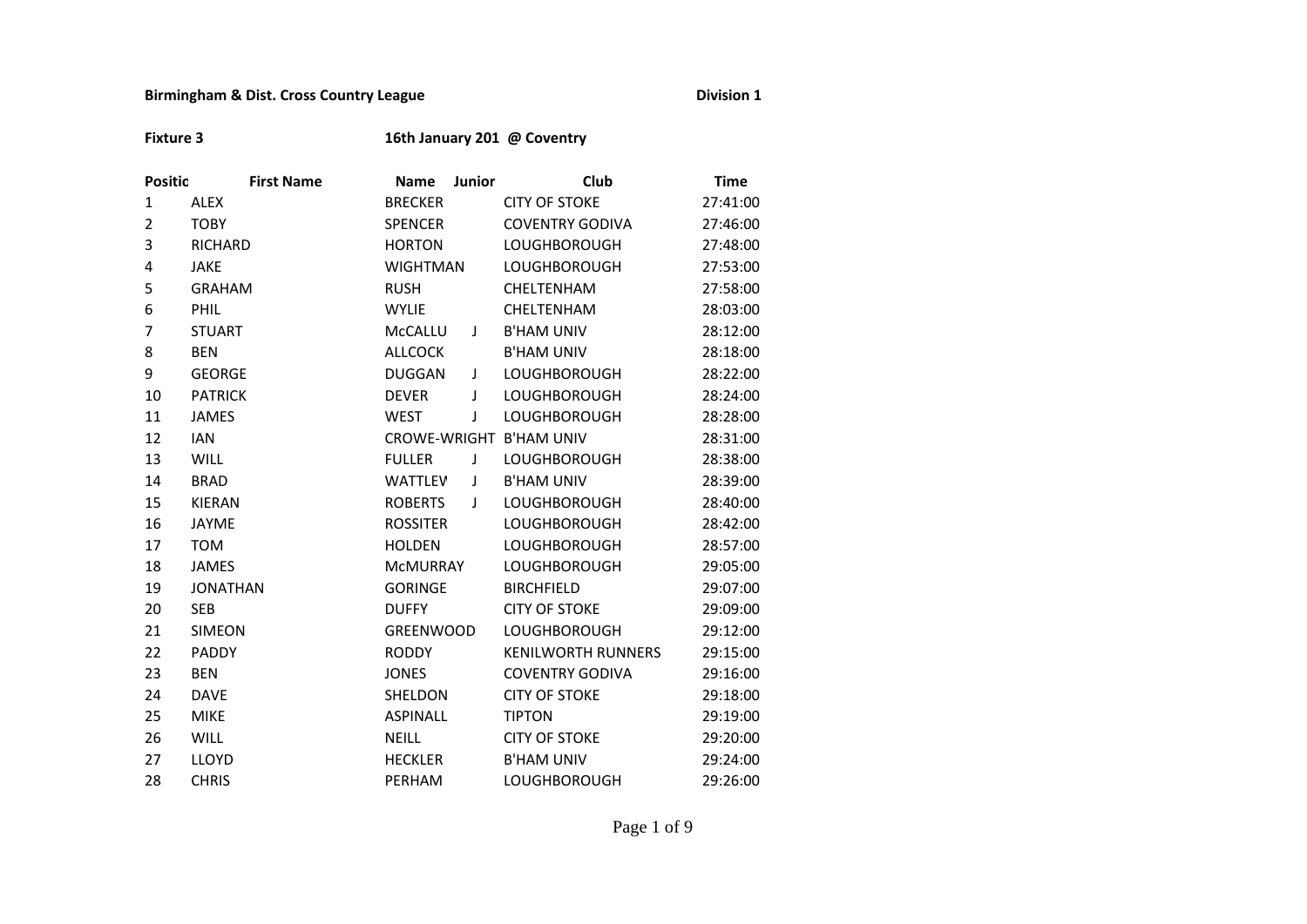| 29 | JOE              | <b>SMITH</b>     |   | BROMS. & REDD.                 | 29:27:00 |
|----|------------------|------------------|---|--------------------------------|----------|
| 30 | <b>IAN</b>       | <b>WILLIAMS</b>  |   | <b>TIPTON</b>                  | 29:36:00 |
| 31 | <b>LASCELLES</b> | <b>HUSSEY</b>    | J | <b>B'HAM UNIV</b>              | 29:38:00 |
| 32 | ED               | <b>BANKS</b>     |   | <b>BRAT</b>                    | 29:39:00 |
| 33 | <b>MATT</b>      | <b>LOLE</b>      |   | <b>COVENTRY GODIVA</b>         | 29:40:00 |
| 34 | <b>THOMAS</b>    | <b>BEASLEY</b>   |   | <b>BIRCHFIELD</b>              | 29:45:00 |
| 35 | <b>JAMIE</b>     | WILLIAMSON       |   | <b>LOUGHBOROUGH</b>            | 29:46:00 |
| 36 | <b>KEIRAN</b>    | <b>WYE</b>       |   | <b>LOUGHBOROUGH</b>            | 29:48:00 |
| 37 | <b>RICHARD</b>   | DE CAMPS         |   | CHELTENHAM                     | 29:49:00 |
| 38 | <b>TOBY</b>      | COOKE            | J | <b>B'HAM UNIV</b>              | 29:50:00 |
| 39 | <b>ALISTAIR</b>  | <b>SMITH</b>     |   | <b>COVENTRY GODIVA</b>         | 29:57:00 |
| 40 | SAM              | <b>KNEE-ROL</b>  | T | <b>B'HAM UNIV</b>              | 30:02:00 |
| 41 | ANDREW           | PEAT             |   | <b>BIRCHFIELD</b>              | 30:04:00 |
| 42 | <b>JORDAN</b>    | <b>ROWE</b>      | J | <b>LOUGHBOROUGH</b>            | 30:07:00 |
| 43 | <b>HARRY</b>     | <b>BISHOP</b>    | J | <b>CHELTENHAM</b>              | 30:08:00 |
| 44 | <b>ROBERT</b>    | <b>BOUGH</b>     | J | <b>B'HAM UNIV</b>              | 30:10:00 |
| 45 | <b>MARC</b>      | <b>FALLOWS</b>   |   | CHELTENHAM                     | 30:11:00 |
| 46 | <b>JOE</b>       | <b>DEAKIN</b>    |   | <b>HALESOWEN</b>               | 30:14:00 |
| 47 | ANDREW           | <b>SIGGERS</b>   |   | <b>KENILWORTH RUNNERS</b>      | 30:15:00 |
| 48 | <b>YOUSEF</b>    | AL-LATHAA        |   | <b>BIRCHFIELD</b>              | 30:17:00 |
| 49 | AN               | <b>OTHER</b>     |   | <b>LOUGHBOROUGH</b>            | 30:18:00 |
| 50 | <b>ALEX</b>      | <b>LEE</b>       |   | CHELTENHAM                     | 30:21:00 |
| 51 | <b>SCOTT</b>     | <b>HAZELL</b>    |   | <b>COVENTRY GODIVA</b>         | 30:25:00 |
| 52 | <b>HARRY</b>     | <b>HALFORD</b>   | J | <b>W&amp;B</b>                 | 30:33:00 |
| 53 | PHILIP           | GOULD            |   | <b>KENILWORTH RUNNERS</b>      | 30:35:00 |
| 54 | <b>SEB</b>       | <b>ANTHONY</b>   | T | <b>LOUGHBOROUGH</b>            | 30:39:00 |
| 55 | <b>JACOB</b>     | <b>PICKERIN</b>  | T | <b>CHELTENHAM</b>              | 30:40:00 |
| 56 | <b>FRED</b>      | <b>HESSIAN</b>   |   | <b>LOUGHBOROUGH</b>            | 30:43:00 |
| 57 | <b>TOM</b>       | <b>POWELL</b>    |   | <b>B'HAM UNIV</b>              | 30:46:00 |
| 58 | <b>ROBERT</b>    | <b>MALE</b>      |   | <b>RUGBY &amp; NORTHAMPTON</b> | 30:51:00 |
| 59 | <b>JOESPH</b>    | <b>BULL</b>      | J | <b>LOUGHBOROUGH</b>            | 30:57:00 |
| 60 | <b>JEREMY</b>    | <b>BRADLEY</b>   |   | CHELTENHAM                     | 30:58:00 |
| 61 | <b>MATTHEW</b>   | <b>ELKINGTON</b> |   | <b>KENILWORTH RUNNERS</b>      | 31:00:00 |
|    |                  |                  |   |                                |          |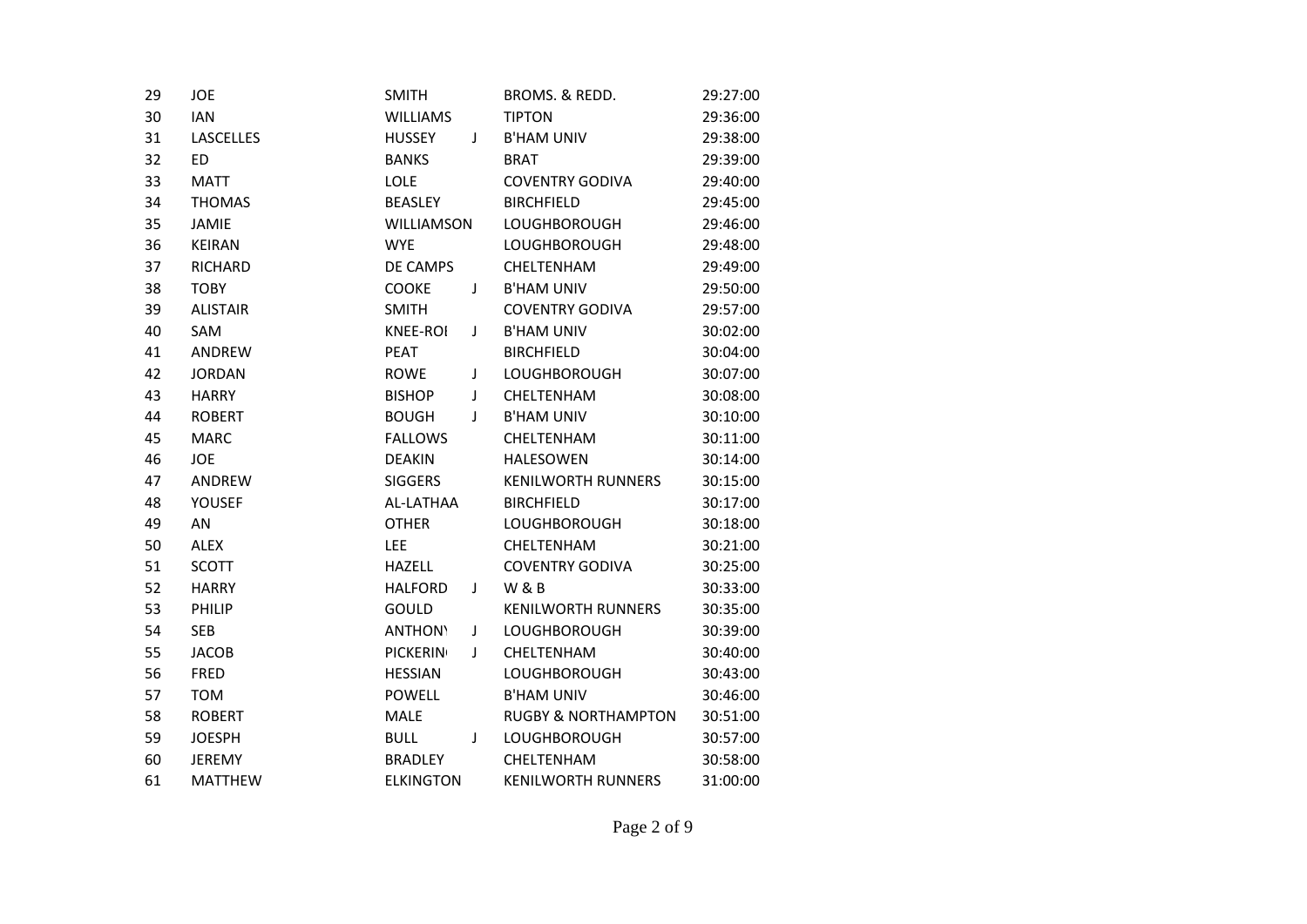| 62 | <b>DEAN</b>     | RICHARDSON        |   | <b>CITY OF STOKE</b>      | 31:01:00 |
|----|-----------------|-------------------|---|---------------------------|----------|
| 63 | <b>JOE</b>      | <b>RAY</b>        | J | WARWICK UNI.              | 31:02:00 |
| 64 | <b>TOM</b>      | <b>HOLDEN</b>     |   | <b>TIPTON</b>             | 31:04:00 |
| 65 | <b>CAMERON</b>  | <b>SHANKLE</b> '  | J | <b>BIRCHFIELD</b>         | 31:08:00 |
| 66 | <b>STEVE</b>    | PAGE              |   | <b>KENILWORTH RUNNERS</b> | 31:09:00 |
| 67 | <b>KEVIN</b>    | <b>HOPE</b>       |   | <b>KENILWORTH RUNNERS</b> | 31:10:00 |
| 68 | <b>CONNOR</b>   | CARSON            |   | <b>KENILWORTH RUNNERS</b> | 31:11:00 |
| 69 | CALLUM          | <b>DILLON</b>     |   | <b>CITY OF STOKE</b>      | 31:12:00 |
| 70 | <b>DAN</b>      | <b>THOMAS</b>     |   | <b>B'HAM UNIV</b>         | 31:14:00 |
| 71 | <b>CHRIS</b>    | <b>GILLESPIE</b>  |   | <b>TIPTON</b>             | 31:15:00 |
| 72 | TIM             | <b>CARTER</b>     |   | <b>BRAT</b>               | 31:15:00 |
| 73 | <b>STEVE</b>    | <b>BAZELL</b>     |   | <b>CITY OF STOKE</b>      | 31:18:00 |
| 74 | <b>CHRIS</b>    | <b>ASHFORD</b>    |   | <b>BRAT</b>               | 31:19:00 |
| 75 | <b>JACK</b>     | <b>ROSS</b>       |   | <b>STAFFS MOORLANDS</b>   | 31:21:00 |
| 76 | <b>SIMON</b>    | LANCKHAM          |   | BROMS. & REDD.            | 31:22:00 |
| 77 | <b>MARTIN</b>   | <b>MATTHEWS</b>   |   | <b>BRAT</b>               | 31:23:00 |
| 78 | <b>AEDAN</b>    | O'BRIEN           | J | <b>B'HAM UNIV</b>         | 31:24:00 |
| 79 | <b>SEAN</b>     | <b>BARNSLEY</b>   |   | <b>TIPTON</b>             | 31:27:00 |
| 80 | PADDY           | <b>CLARK</b>      | J | <b>B'HAM UNIV</b>         | 31:28:00 |
| 81 | ADAM            | SOLEY             |   | <b>TIPTON</b>             | 31:30:00 |
| 82 | ANDREW          | <b>SMITH</b>      | J | <b>LOUGHBOROUGH</b>       | 31:30:00 |
| 83 | <b>ROGER</b>    | <b>MULLINS</b>    |   | CHELTENHAM                | 31:31:00 |
| 84 | <b>TOM</b>      | <b>HENDRICKEN</b> |   | <b>CITY OF STOKE</b>      | 31:34:00 |
| 85 | <b>TOM</b>      | <b>CROWLEY</b>    |   | <b>B'HAM UNIV</b>         | 31:39:00 |
| 86 | <b>CHRIS</b>    | <b>SILVER</b>     |   | <b>B'HAM UNIV</b>         | 31:40:00 |
| 87 | <b>DAVE</b>     | <b>SMITH</b>      |   | <b>W&amp;B</b>            | 31:52:00 |
| 88 | <b>BRADLEY</b>  | <b>SCOTT</b>      | J | <b>LOUGHBOROUGH</b>       | 31:55:00 |
| 89 | <b>CAMERON</b>  | <b>SMITH</b>      | J | <b>LOUGHBOROUGH</b>       | 31:56:00 |
| 90 | <b>HAYDEN</b>   | <b>BEEBEE</b>     | J | <b>TELFORD</b>            | 31:59:00 |
| 91 | <b>JONATHAN</b> | <b>CURRIE</b>     | J | <b>B'HAM UNIV</b>         | 32:02:00 |
| 92 | <b>THOMAS</b>   | <b>STOCK</b>      |   | WARWICK UNI.              | 32:04:00 |
| 93 | <b>KELTON</b>   | ALDRIDGI          | J | <b>BRAT</b>               | 32:05:00 |
| 94 | <b>LIAM</b>     | <b>MOORE</b>      |   | <b>B'HAM UNIV</b>         | 32:12:00 |
|    |                 |                   |   |                           |          |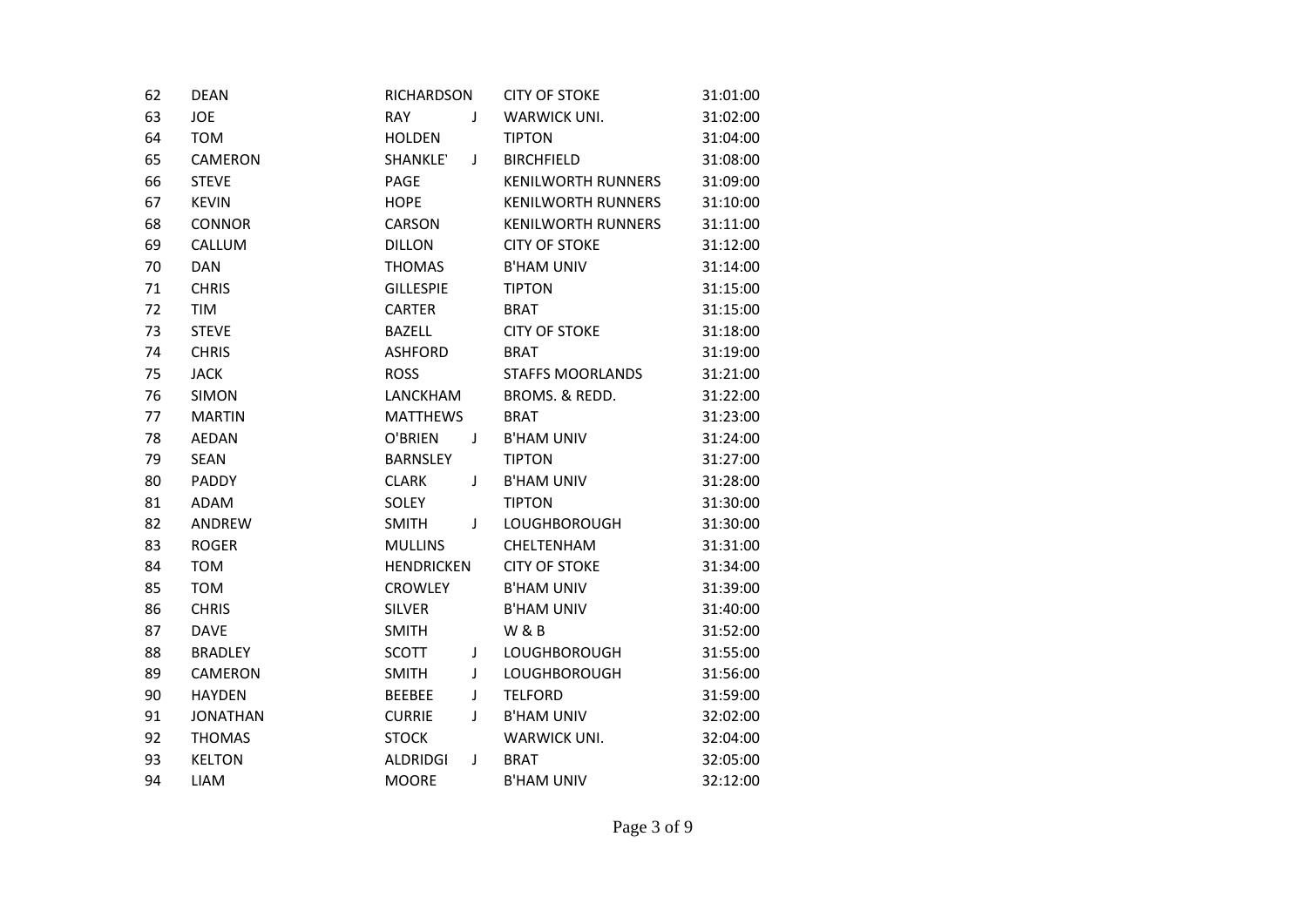| <b>OLIVER</b>   | <b>POULAIN</b>      | WARWICK UNI.                   | 32:18:00 |  |
|-----------------|---------------------|--------------------------------|----------|--|
| <b>KARL</b>     | <b>WELBORN</b>      | <b>BRAT</b>                    | 32:19:00 |  |
| <b>DAN</b>      | <b>CLEARY</b>       | <b>HALESOWEN</b>               | 32:21:00 |  |
| <b>ROGER</b>    | <b>MALLARD</b>      | <b>HALESOWEN</b>               | 32:27:00 |  |
| <b>GARETH</b>   | <b>BRIGGS</b>       | <b>W &amp; B</b>               | 32:28:00 |  |
| <b>JASON</b>    | <b>BURGESS</b>      | <b>STAFFS MOORLANDS</b>        | 32:29:00 |  |
| <b>STUART</b>   | <b>HOPKINS</b>      | <b>KENILWORTH RUNNERS</b>      | 32:30:00 |  |
| <b>STEVE</b>    | <b>MARR</b>         | <b>KENILWORTH RUNNERS</b>      | 32:31:00 |  |
| <b>MARK</b>     | <b>HADLEY</b>       | <b>HALESOWEN</b>               | 32:33:00 |  |
| <b>MARC</b>     | <b>CURTIS</b>       | <b>KENILWORTH RUNNERS</b>      | 32:34:00 |  |
| <b>BENJAMIN</b> | <b>BOXER</b>        | <b>LOUGHBOROUGH</b>            | 32:35:00 |  |
| PAUL            | ANDREW              | <b>KENILWORTH RUNNERS</b>      | 32:38:00 |  |
| <b>BRENDAN</b>  | <b>MOEN</b>         | <b>RUGBY &amp; NORTHAMPTON</b> | 32:42:00 |  |
| <b>MICHAEL</b>  | <b>ANDREWS</b>      | <b>RUGBY &amp; NORTHAMPTON</b> | 32:43:00 |  |
| <b>ROB</b>      | <b>NASH</b>         | <b>TELFORD</b>                 | 32:45:00 |  |
| <b>ALLY</b>     | <b>BOTFIELD</b>     | <b>HALESOWEN</b>               | 32:56:00 |  |
| <b>SCOTT</b>    | <b>JENKINS</b><br>J | <b>WARWICK UNI.</b>            | 32:58:00 |  |
| <b>BENJAMIN</b> | <b>TRAN</b>         | <b>COVENTRY GODIVA</b>         | 33:00:00 |  |
| <b>KEVIN</b>    | <b>FISHER</b>       | BROMS. & REDD.                 | 33:02:00 |  |
| <b>DANIEL</b>   | <b>ROBEIRO</b>      | <b>LOUGHBOROUGH</b>            | 33:04:00 |  |
| <b>PATRICK</b>  | <b>ELDER</b>        | <b>WARWICK UNI.</b>            | 33:07:00 |  |
| <b>RICHARD</b>  | <b>POWELL</b>       | <b>TIPTON</b>                  | 33:08:00 |  |
| <b>RENE</b>     | <b>VERGO</b>        | <b>BRAT</b>                    | 33:10:00 |  |
| <b>ALISTAIR</b> | <b>MCDONNELL</b>    | <b>RUGBY &amp; NORTHAMPTON</b> | 33:12:00 |  |
| <b>JAMES</b>    | HOOD                | BROMS, & REDD.                 | 33:13:00 |  |
| <b>RUSSELL</b>  | CADWALLADER         | <b>HALESOWEN</b>               | 33:14:00 |  |
| <b>DEAN</b>     | <b>BATE</b>         | <b>TIPTON</b>                  | 33:16:00 |  |
| <b>STANLEY</b>  | <b>DOXLEY</b>       | <b>KENILWORTH RUNNERS</b>      | 33:18:00 |  |
| <b>ADAM</b>     | <b>HAQ</b>          | <b>RUGBY &amp; NORTHAMPTON</b> | 33:27:00 |  |
| <b>ALISTER</b>  | <b>BROWN</b>        | <b>CHELTENHAM</b>              | 33:29:00 |  |
| <b>JOE</b>      | LANTSBERY           | <b>RUGBY &amp; NORTHAMPTON</b> | 33:29:00 |  |
| ANDY            | <b>GORE</b>         | <b>CHELTENHAM</b>              | 33:30:00 |  |
| <b>OLIVER</b>   | <b>SADDLER</b>      | <b>STAFFS MOORLANDS</b>        | 33:34:00 |  |
|                 |                     |                                |          |  |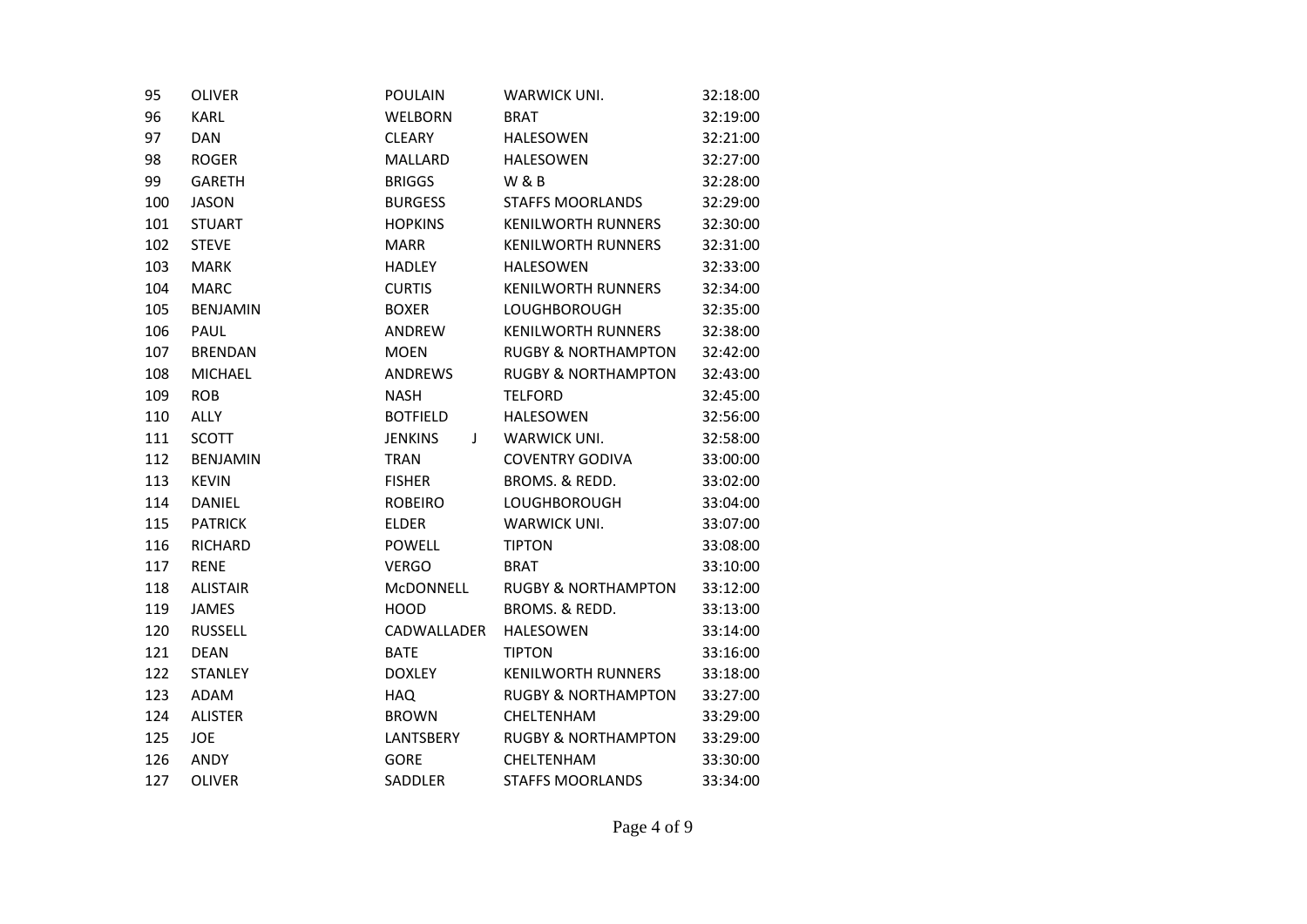| 128 | <b>HUW</b>        | <b>JONES</b>       |   | <b>BRAT</b>                    | 33:35:00 |
|-----|-------------------|--------------------|---|--------------------------------|----------|
| 129 | ANDY              | <b>BOON</b>        |   | <b>COVENTRY GODIVA</b>         | 33:39:00 |
| 130 | <b>ATHANASIOS</b> | <b>TSOLAKIS</b>    |   | <b>BRAT</b>                    | 33:40:00 |
| 131 | <b>JAMES</b>      | <b>JEFFERSON</b>   |   | <b>TIPTON</b>                  | 33:41:00 |
| 132 | <b>HARVEY</b>     | <b>SPEED</b>       |   | <b>COVENTRY GODIVA</b>         | 33:43:00 |
| 133 | <b>PETER</b>      | <b>BRYAN</b>       |   | <b>KENILWORTH RUNNERS</b>      | 33:44:00 |
| 134 | <b>CIARAN</b>     | <b>CONNOR</b>      |   | <b>BRAT</b>                    | 33:45:00 |
| 135 | DANIEL            | <b>VAUGHAN</b>     |   | <b>W&amp;B</b>                 | 33:46:00 |
| 136 | <b>ISAAC</b>      | LEIGH              |   | WARWICK UNI.                   | 33:47:00 |
| 137 | <b>GARY</b>       | <b>WHITEHOUSE</b>  |   | <b>TIPTON</b>                  | 33:49:00 |
| 138 | <b>JASON</b>      | <b>BROTHERHOOD</b> |   | <b>COVENTRY GODIVA</b>         | 33:51:00 |
| 139 | <b>MICHAEL</b>    | <b>MORLEY</b>      |   | <b>BIRCHFIELD</b>              | 33:53:00 |
| 140 | <b>PETER</b>      | <b>BELFIELD</b>    |   | <b>RUGBY &amp; NORTHAMPTON</b> | 34:03:00 |
| 141 | <b>RICHARD</b>    | LATIMER            |   | <b>RUGBY &amp; NORTHAMPTON</b> | 34:06:00 |
| 142 | <b>ISMAEL</b>     |                    |   | SERRABLO-TORRE LOUGHBOROUGH    | 34:11:00 |
| 143 | <b>JASON</b>      | <b>CORNS</b>       |   | <b>W&amp;B</b>                 | 34:11:00 |
| 144 | <b>MATTHEW</b>    | <b>DYER</b>        |   | <b>KENILWORTH RUNNERS</b>      | 34:11:00 |
| 145 | <b>JOSEPH</b>     | McLEOD             |   | <b>COVENTRY GODIVA</b>         | 34:12:00 |
| 146 | <b>CHRIS</b>      | <b>GRIMLEY</b>     |   | <b>BRAT</b>                    | 34:12:00 |
| 147 | <b>TONY</b>       | <b>HOGAN</b>       |   | WARWICK UNI.                   | 34:14:00 |
| 148 | <b>PETER</b>      | <b>DEAR</b>        | J | <b>HALESOWEN</b>               | 34:19:00 |
| 149 | <b>JONATHAN</b>   | LEWIS              | T | <b>HALESOWEN</b>               | 34:23:00 |
| 150 | <b>DION</b>       | <b>HARRISON</b>    |   | <b>WARWICK UNI.</b>            | 34:25:00 |
| 151 | <b>MARK</b>       | <b>APPLETON</b>    |   | BROMS. & REDD.                 | 34:26:00 |
| 152 | WILLIAM           | <b>MEADE</b>       |   | <b>LOUGHBOROUGH</b>            | 34:29:00 |
| 153 | <b>SAM</b>        | <b>FISHWICK</b>    |   | <b>LOUGHBOROUGH</b>            | 34:30:00 |
| 154 | <b>NEIL</b>       | <b>GORDON</b>      |   | <b>WARWICK UNI.</b>            | 34:31:00 |
| 155 | <b>CHRISTIAN</b>  | <b>DARBY</b>       |   | <b>W&amp;B</b>                 | 34:34:00 |
| 156 | <b>TOBY</b>       | <b>CLOSE</b>       |   | <b>BRAT</b>                    | 34:35:00 |
| 157 | <b>TONY</b>       | PAUL               |   | <b>TELFORD</b>                 | 34:36:00 |
| 158 | LEROY             | <b>BROWN</b>       |   | <b>W&amp;B</b>                 | 34:36:00 |
| 159 | <b>NIGEL</b>      | <b>ROBERTS</b>     |   | <b>RUGBY &amp; NORTHAMPTON</b> | 34:37:00 |
| 160 | <b>SEAN</b>       | <b>BOWDEN</b>      |   | BROMS, & REDD.                 | 34:39:00 |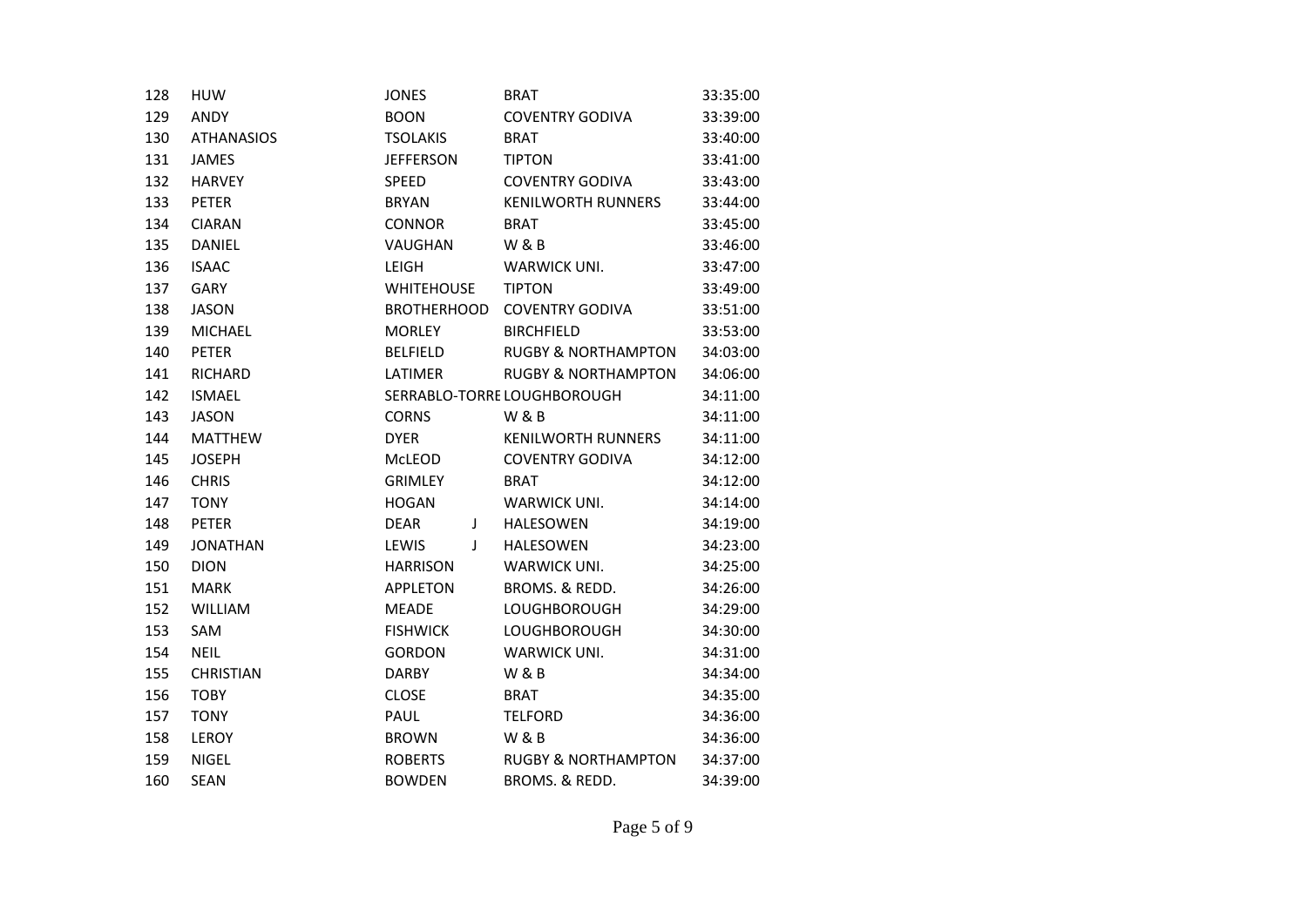| 161 | <b>VINCE</b>    | CARROLL             | <b>RUGBY &amp; NORTHAMPTON</b> | 34:41:00 |
|-----|-----------------|---------------------|--------------------------------|----------|
| 162 | <b>TOM</b>      | <b>RICHARDSON</b>   | BROMS. & REDD.                 | 34:42:00 |
| 163 | VASSILIS        | ANDREOUKAKIS        | <b>KENILWORTH RUNNERS</b>      | 34:43:00 |
| 164 | <b>GEORGE</b>   | <b>GILLINGWATER</b> | <b>B'HAM UNIV</b>              | 34:44:00 |
| 165 | <b>GRAHAM</b>   | <b>BIRCH</b>        | <b>KENILWORTH RUNNERS</b>      | 34:47:00 |
| 166 | <b>IAN</b>      | <b>KEYTE</b>        | BROMS. & REDD.                 | 34:48:00 |
| 167 | <b>JAMES</b>    | <b>TODDINGTON</b>   | W&B                            | 34:49:00 |
| 168 | ANDREW          | <b>ROBBINS</b>      | <b>BRAT</b>                    | 34:51:00 |
| 169 | <b>RUSSELL</b>  | <b>FORSBROOK</b>    | CHELTENHAM                     | 34:54:00 |
| 170 | ANDREW          | <b>FREEMAN</b>      | BROMS. & REDD.                 | 34:56:00 |
| 171 | <b>MATTHEW</b>  | <b>SMILES</b>       | WARWICK UNI.                   | 35:00:00 |
| 172 | <b>PETER</b>    | <b>WATLIN</b>       | <b>W&amp;B</b>                 | 35:01:00 |
| 173 | <b>JOE</b>      | <b>PHILLIPS</b>     | <b>HALESOWEN</b>               | 35:04:00 |
| 174 | <b>ANT</b>      | <b>JONES</b>        | <b>STAFFS MOORLANDS</b>        | 35:05:00 |
| 175 | <b>BEN</b>      | <b>BEAUMONT</b>     | <b>BRAT</b>                    | 35:07:00 |
| 176 | <b>ALISTAIR</b> | <b>GARDNER</b>      | <b>RUGBY &amp; NORTHAMPTON</b> | 35:11:00 |
| 177 | <b>WAYNE</b>    | <b>BRIGGS</b>       | <b>KENILWORTH RUNNERS</b>      | 35:14:00 |
| 178 | <b>ANTHONY</b>  | <b>MORGAN</b>       | <b>KENILWORTH RUNNERS</b>      | 35:15:00 |
| 179 | <b>PETER</b>    | <b>PLANT</b>        | <b>TELFORD</b>                 | 35:17:00 |
| 180 | ANDREW          | <b>BAVE</b>         | <b>W&amp;B</b>                 | 35:22:00 |
| 181 | <b>JOHN</b>     | RIDGWAY             | <b>BRAT</b>                    | 35:24:00 |
| 182 | <b>ALISTAIR</b> | <b>DUFF</b>         | <b>WARWICK UNI.</b>            | 35:27:00 |
| 183 | <b>SEAMUS</b>   | <b>WHITE</b>        | <b>STAFFS MOORLANDS</b>        | 35:27:00 |
| 184 | <b>NIGEL</b>    | ARLIDGE             | <b>COVENTRY GODIVA</b>         | 35:27:00 |
| 185 | WILLIAM         | <b>NICOLLE</b><br>J | <b>LOUGHBOROUGH</b>            | 35:37:00 |
| 186 | <b>BILL</b>     | <b>NOCK</b>         | <b>HALESOWEN</b>               | 35:49:00 |
| 187 | <b>CALVIN</b>   | <b>SCOLTOCK</b>     | BROMS. & REDD.                 | 35:51:00 |
| 188 | <b>DAVE</b>     | <b>GALE</b>         | BROMS. & REDD.                 | 35:53:00 |
| 189 | ADAM            | <b>WESTERN</b>      | <b>BRAT</b>                    | 35:53:00 |
| 190 | <b>JONATHAN</b> | <b>TAYLOR</b>       | <b>RUGBY &amp; NORTHAMPTON</b> | 35:56:00 |
| 191 | <b>STEVE</b>    | <b>BROOKS</b>       | BROMS. & REDD.                 | 35:57:00 |
| 192 | <b>ROB</b>      | <b>DEAKIN</b>       | <b>BIRCHFIELD</b>              | 36:00:00 |
| 193 | <b>VIRGIL</b>   | <b>BARTON</b>       | <b>TELFORD</b>                 | 36:02:00 |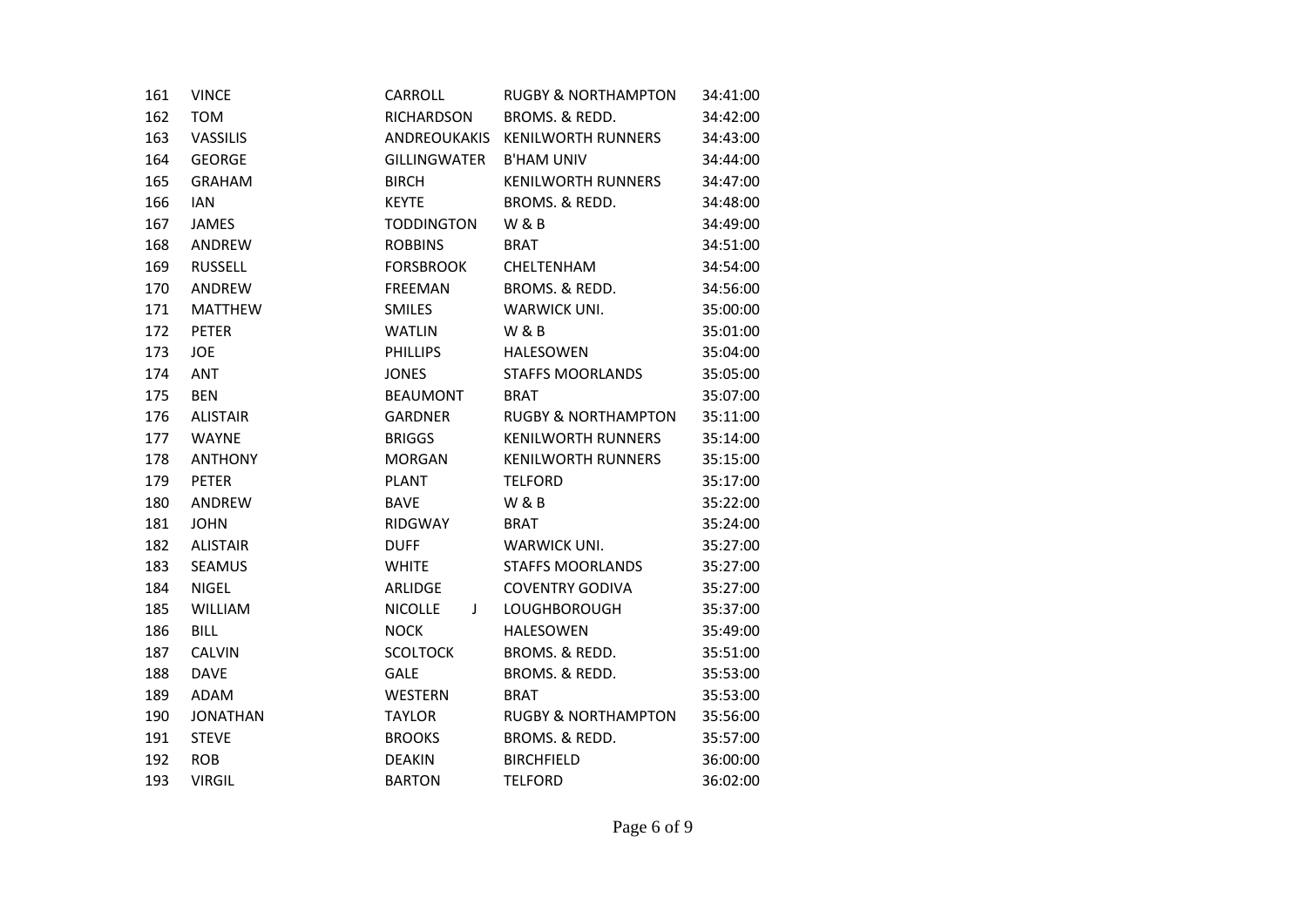| 194 | <b>JASON</b>       | <b>HILL</b>        | <b>KENILWORTH RUNNERS</b>      | 36:06:00 |  |
|-----|--------------------|--------------------|--------------------------------|----------|--|
| 195 | <b>PETE</b>        | <b>THOMAS</b>      | <b>RUGBY &amp; NORTHAMPTON</b> | 36:09:00 |  |
| 196 | <b>NICK</b>        | <b>FORREST</b>     | <b>BRAT</b>                    | 36:12:00 |  |
| 197 | <b>DEWI</b>        | <b>WILLIAMS</b>    | <b>KENILWORTH RUNNERS</b>      | 36:22:00 |  |
| 198 | <b>MATT</b>        | <b>ALLEN</b>       | <b>HALESOWEN</b>               | 36:23:00 |  |
| 199 | <b>GEORGE</b>      | <b>DEWHURST</b>    | <b>WARWICK UNI.</b>            | 36:26:00 |  |
| 200 | <b>SIMON</b>       | <b>CLARKE</b>      | <b>COVENTRY GODIVA</b>         | 36:29:00 |  |
| 201 | <b>SIMON</b>       | <b>CALROW</b>      | <b>W&amp;B</b>                 | 36:45:00 |  |
| 202 | <b>ROB</b>         | <b>HUMPHRIES</b>   | BROMS. & REDD.                 | 36:46:00 |  |
| 203 | <b>ALEX</b>        | <b>MORGAN</b>      | <b>HALESOWEN</b>               | 36:50:00 |  |
| 204 | <b>RICHARD</b>     | <b>STEELE</b>      | <b>KENILWORTH RUNNERS</b>      | 36:53:00 |  |
| 205 | <b>SIMON</b>       | <b>RHODES</b>      | <b>BIRCHFIELD</b>              | 36:57:00 |  |
| 206 | <b>MATHEW</b>      | <b>RICHARDS</b>    | <b>W&amp;B</b>                 | 37:02:00 |  |
| 207 | <b>ROGER</b>       | <b>HOLMES</b>      | <b>KENILWORTH RUNNERS</b>      | 37:07:00 |  |
| 208 | <b>STEWART</b>     | <b>UNDERHILL</b>   | <b>KENILWORTH RUNNERS</b>      | 37:12:00 |  |
| 209 | <b>DAVID</b>       | LEWIS              | <b>HALESOWEN</b>               | 37:22:00 |  |
| 210 | <b>JAMES</b>       | <b>BENNETT</b>     | <b>COVENTRY GODIVA</b>         | 37:24:00 |  |
| 211 | <b>JOSE</b>        |                    | ORTIZ GONZALEZ COVENTRY GODIVA | 37:33:00 |  |
| 212 | <b>JAMES</b>       | <b>ELMORE</b>      | WARWICK UNI.                   | 37:37:00 |  |
| 213 | <b>LEE</b>         | <b>HARRIS</b>      | <b>BIRCHFIELD</b>              | 37:42:00 |  |
| 214 | <b>TERRY</b>       | EGAN               | <b>RUGBY &amp; NORTHAMPTON</b> | 37:45:00 |  |
| 215 | <b>OLIVER</b>      | <b>HARVEY</b><br>J | <b>RUGBY &amp; NORTHAMPTON</b> | 37:49:00 |  |
| 216 | <b>MARTIN</b>      | LUDFORD            | <b>BRAT</b>                    | 37:58:00 |  |
| 217 | JOHN               | <b>SEARLE</b>      | BROMS. & REDD.                 | 38:05:00 |  |
| 218 | <b>DAVE</b>        | O'LEARY            | <b>RUGBY &amp; NORTHAMPTON</b> | 38:07:00 |  |
| 219 | ANDY               | <b>NOCK</b>        | <b>HALESOWEN</b>               | 38:10:00 |  |
| 220 | <b>MICHAEL</b>     | <b>GILBRIDE</b>    | <b>BRAT</b>                    | 38:16:00 |  |
| 221 | <b>ROBERT</b>      | <b>JAMES</b>       | <b>KENILWORTH RUNNERS</b>      | 38:30:00 |  |
| 222 | <b>ROBERT</b>      | <b>EDWARDS</b>     | W&B                            | 38:52:00 |  |
| 223 | <b>CHRISTOPHER</b> | <b>COLLIS</b>      | <b>BIRCHFIELD</b>              | 39:17:00 |  |
| 224 | <b>JIMMY</b>       | <b>HAYES</b>       | <b>TELFORD</b>                 | 39:41:00 |  |
| 225 | <b>EUAN</b>        | <b>RAMAGE</b>      | <b>LOUGHBOROUGH</b>            | 39:41:00 |  |
| 226 | <b>MARK</b>        | <b>FANTOM</b>      | <b>TIPTON</b>                  | 39:49:00 |  |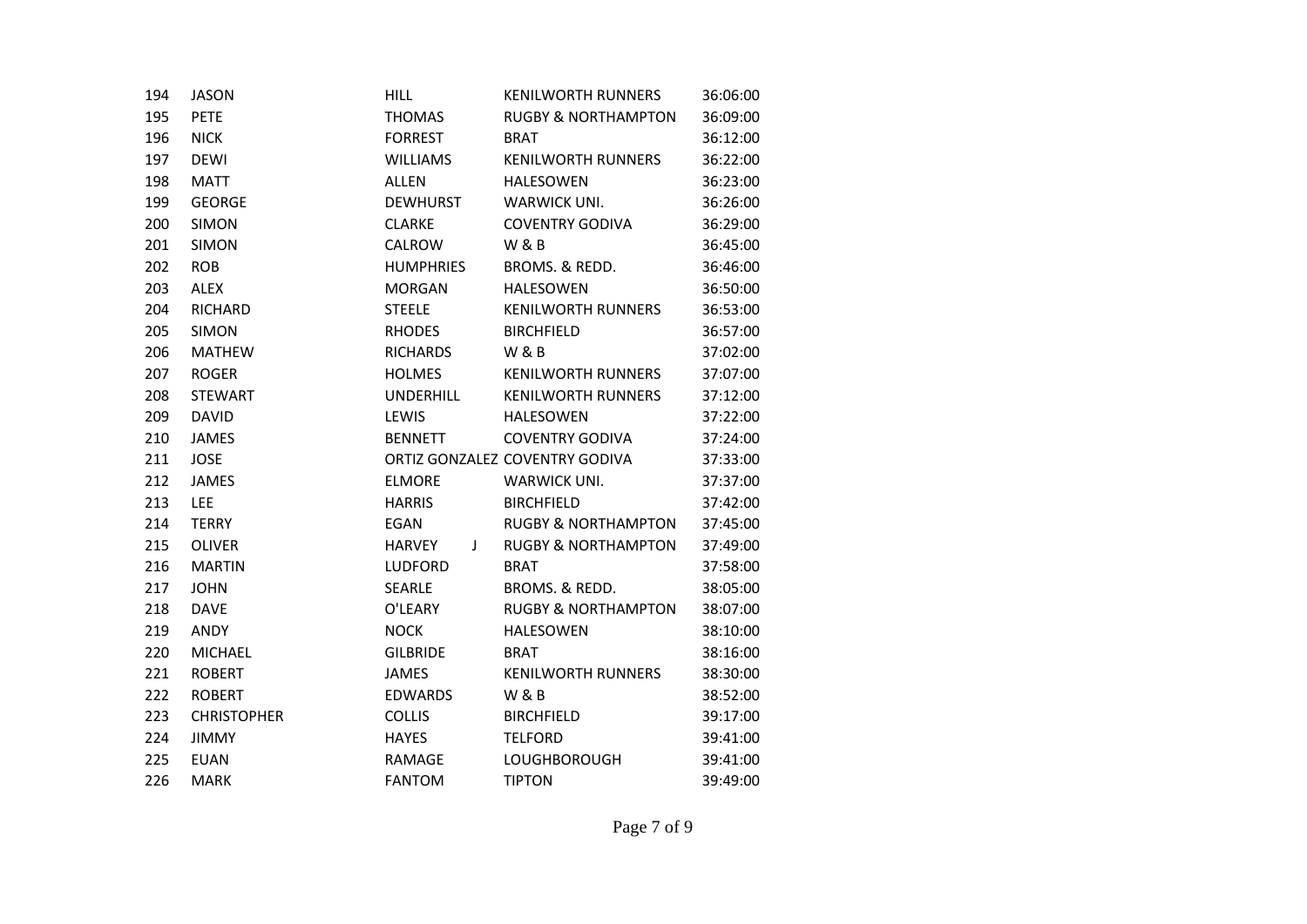| 227 | <b>STEPHEN</b> | <b>McCANN</b>    | <b>BIRCHFIELD</b>                | 39:58:00 |
|-----|----------------|------------------|----------------------------------|----------|
| 228 | <b>CONNOR</b>  | <b>MIDDLETON</b> | <b>WARWICK UNI.</b>              | 40:20:00 |
| 229 | <b>ALEX</b>    | <b>HERRON</b>    | <b>W&amp;B</b>                   | 40:23:00 |
| 230 | <b>ROB</b>     | <b>SEDGLEY</b>   | <b>TIPTON</b>                    | 40:28:00 |
| 231 | <b>PHIL</b>    | <b>ANDERSON</b>  | BROMS, & REDD.                   | 40:36:00 |
| 232 | <b>GERRY</b>   | <b>TIMMINS</b>   | <b>BIRCHFIELD</b>                | 41:04:00 |
| 233 | <b>ADRIAN</b>  | <b>REAST</b>     | <b>RUGBY &amp; NORTHAMPTON</b>   | 41:20:00 |
| 234 | ANDREW         | <b>MARSH</b>     | <b>KENILWORTH RUNNERS</b>        | 41:39:00 |
| 235 | <b>JAMES</b>   | <b>DELANEY</b>   | <b>KENILWORTH RUNNERS</b>        | 41:44:00 |
| 236 | <b>STAN</b>    | ALEXANDER        | <b>KENILWORTH RUNNERS</b>        | 41:57:00 |
| 237 | <b>FRED</b>    | <b>SMITH</b>     | <b>W&amp;B</b>                   | 42:42:00 |
| 238 | <b>NICK</b>    | <b>BENNETT</b>   | <b>COVENTRY GODIVA</b>           | 43:06:00 |
| 239 | <b>ROB</b>     | <b>RYAN</b>      | <b>BRAT</b>                      | 43:27:00 |
| 240 | <b>ALAN</b>    | <b>STANLEY</b>   | BROMS, & REDD.                   | 43:54:00 |
| 241 | <b>RICHARD</b> | <b>CARNEY</b>    | <b>BRAT</b>                      | 45:10:00 |
| 242 | <b>DAVID</b>   | SANSOM           | <b>BRAT</b>                      | 45:14:00 |
| 243 | <b>CONOR</b>   | <b>FINNEGAN</b>  | WARWICK UNI.                     | 45:28:00 |
| 244 | <b>PAVAN</b>   |                  | AYYALASOMAYJU KENILWORTH RUNNERS | 45:31:00 |
| 245 | <b>SAGAR</b>   | <b>DEPALA</b>    | <b>KENILWORTH RUNNERS</b>        | 46:02:00 |
| 246 | <b>PAUL</b>    | <b>CLARKE</b>    | <b>W &amp; B</b>                 | 46:43:00 |
| 247 | <b>ALISTAR</b> | <b>GRANT</b>     | <b>HALESOWEN</b>                 | 46:49:00 |
| 248 | <b>ROY</b>     | <b>MCAWLEY</b>   | <b>STAFFS MOORLANDS</b>          | 47:36:00 |
| 249 | TOM            | <b>DABLE</b>     | <b>KENILWORTH RUNNERS</b>        | 47:37:00 |
| 250 | <b>JOHN</b>    | <b>STROULGER</b> | <b>TIPTON</b>                    | 49:58:00 |

## **Team Result 2015/16**

| Race 3                |               |   |    |    |    |    |    | Overall |                 |
|-----------------------|---------------|---|----|----|----|----|----|---------|-----------------|
| A Team                | <b>Points</b> |   |    |    |    |    | ΟP | Total   | <b>Previous</b> |
| <b>1 LOUGHBOROUGH</b> | 50            | 4 |    | 10 | 11 | 13 |    | 160     | 110             |
| 2 B'HAM UNIV          | 99            |   |    | 14 | 27 | 31 |    | 352     | 253             |
| 3 CHELTENHAM          | 186           | 6 | 37 | 43 | 45 | 50 | 4  | 551     | 365             |